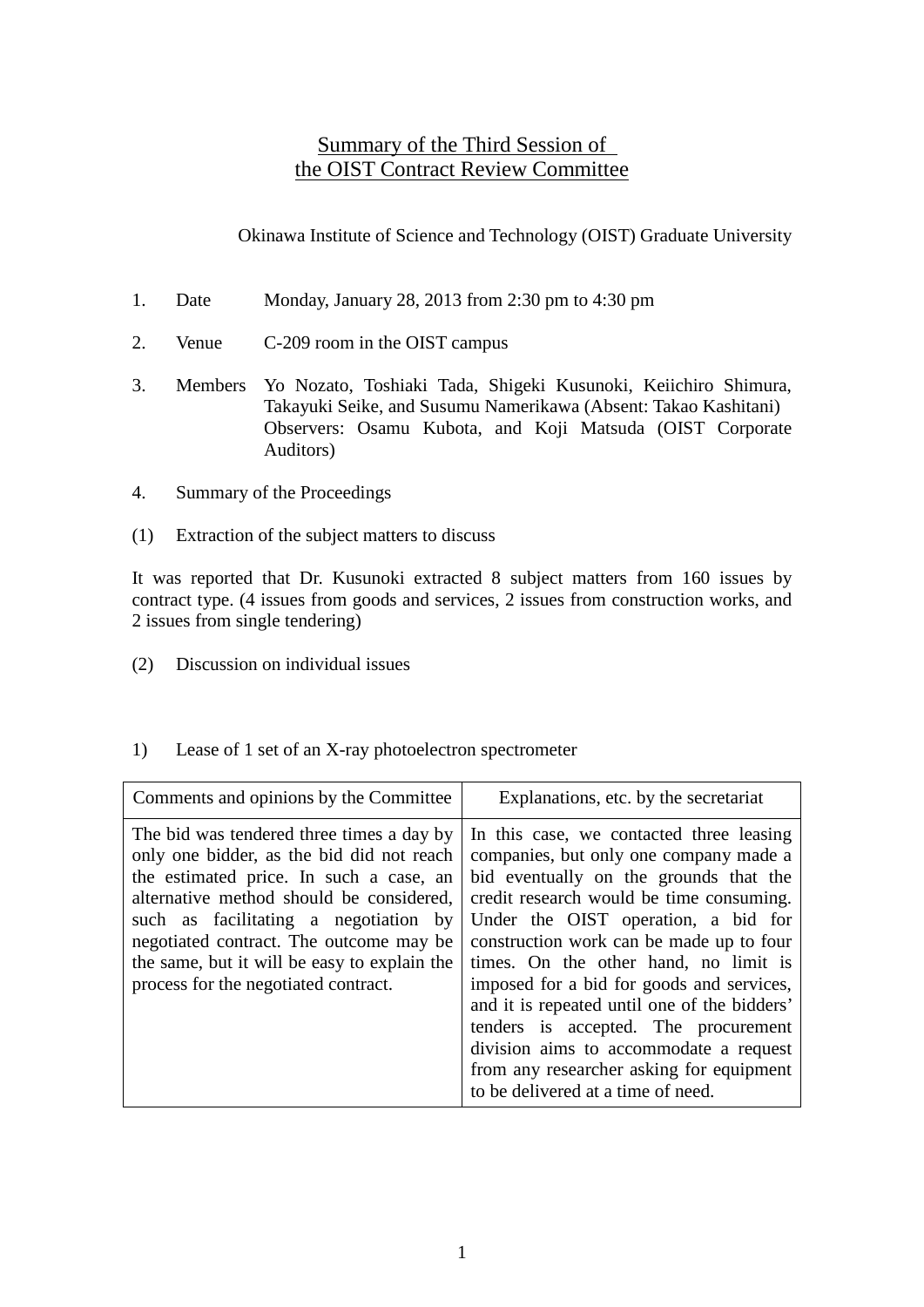| permitted, and as options, a negotiated<br>contract is entered into with the supplier from now on.<br>who tendered the cheapest price, or a<br>selective tender exercise takes place on<br>another day. It is recommended to have<br>options that would put pressure on<br>suppliers. | In Okinawa, up to two bids a day are We would like to discuss improvements in<br>terms of reasonability and accountability |
|---------------------------------------------------------------------------------------------------------------------------------------------------------------------------------------------------------------------------------------------------------------------------------------|----------------------------------------------------------------------------------------------------------------------------|
| It is important to introduce some means of<br>putting pressure on suppliers.                                                                                                                                                                                                          |                                                                                                                            |

# 2) Purchase of one set of equipment for a CS digital modulation transmission system

| Comments and opinions by the Committee                                                                                                                                                                                                                                               | Explanations, etc. by the secretariat                                                                                                                                                                                                                         |
|--------------------------------------------------------------------------------------------------------------------------------------------------------------------------------------------------------------------------------------------------------------------------------------|---------------------------------------------------------------------------------------------------------------------------------------------------------------------------------------------------------------------------------------------------------------|
| The difference between the quoted price<br>for reference and the accepted bid price<br>seems to be too large. Is there a practice in<br>the audio-visual equipment industry of<br>presenting a high price for the quotation<br>for reference, and actually bidding a lower<br>price? | It is not considered customary practice, but<br>bidding prices have declined under a<br>competitive environment. In the past, the<br>bid for a projector and other equipment<br>installed in a meeting room went into a<br>bidding war, similar to this case. |
| Unlike construction work, it is difficult for<br>the orderer to determine the adequacy of<br>goods price. It is recommended that some<br>measure be introduced to allow as many<br>bidders as possible to participate in the<br>bid.                                                 |                                                                                                                                                                                                                                                               |

# 3) 1 set of fire insurance

| Comments and opinions by the Committee                                                                                                                                                                                                     | Explanations, etc. by the secretariat                                                                                                                                                                                                                                       |
|--------------------------------------------------------------------------------------------------------------------------------------------------------------------------------------------------------------------------------------------|-----------------------------------------------------------------------------------------------------------------------------------------------------------------------------------------------------------------------------------------------------------------------------|
| a bid price if no understanding on the   the campus and facilities on the web, and<br>typhoon. In other words, the previous that the competition is held under fair<br>contractor (bid winner) should have an circumstances.<br>advantage. | In this bid, it should be difficult to decide   We have striven to distribute drawings of<br>OIST campus is provided, such as the $\vert$ to hold briefing sessions including the<br>level of possible damage thereto due to a provision of tours of facilities on-site, so |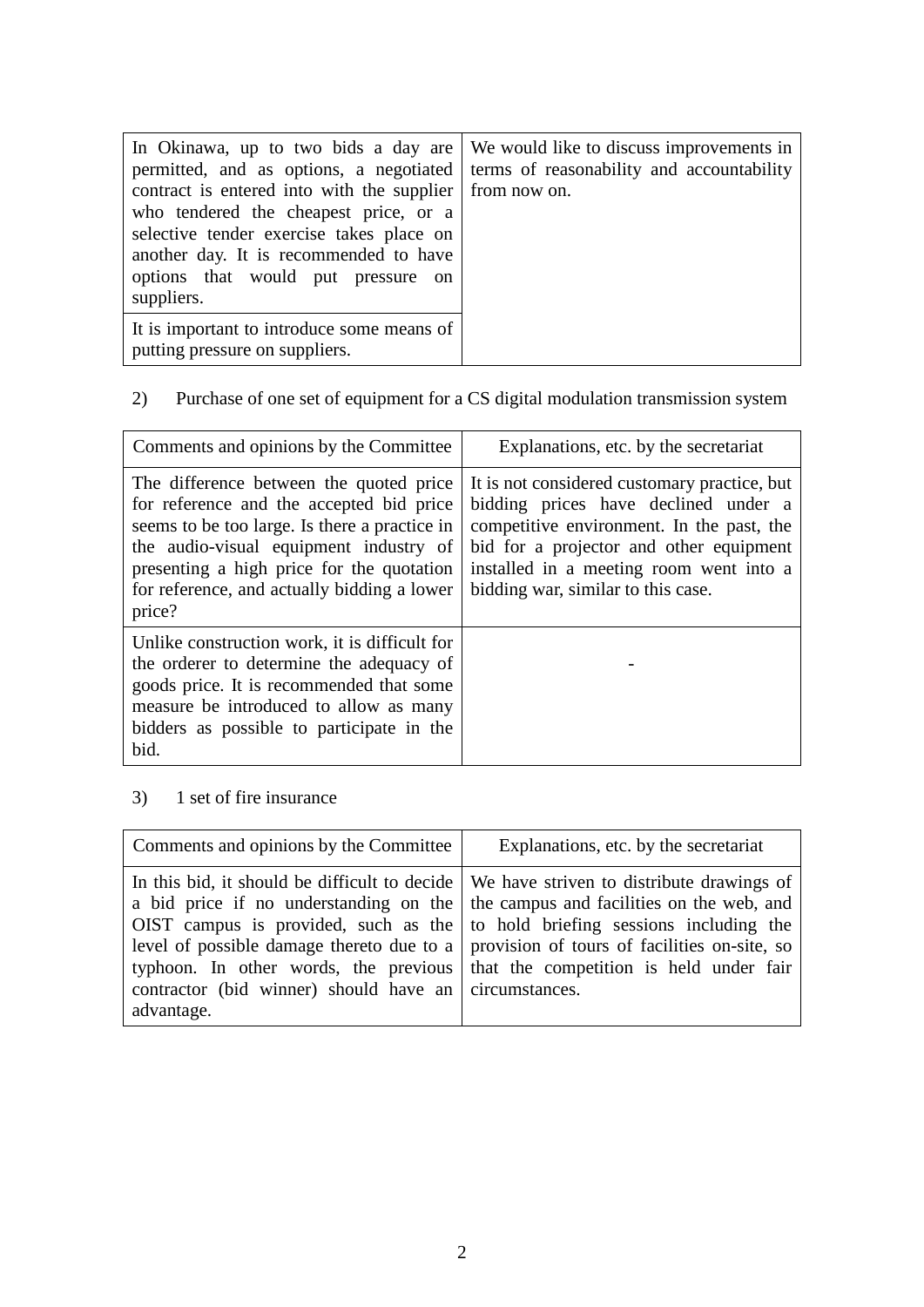4) Construction work to improve the environment in core parts of OIST (planting trees in gardens in the Onna campus and other works)

| Comments and opinions by the Committee                                                                                                                                                                                                                                                                                                                                       | Explanations, etc. by the secretariat                                                                                                                                                                                                                                                                                                                                                                                                                                              |
|------------------------------------------------------------------------------------------------------------------------------------------------------------------------------------------------------------------------------------------------------------------------------------------------------------------------------------------------------------------------------|------------------------------------------------------------------------------------------------------------------------------------------------------------------------------------------------------------------------------------------------------------------------------------------------------------------------------------------------------------------------------------------------------------------------------------------------------------------------------------|
| Reading the minutes of an investigation<br>meeting held when a bid was agreed at a<br>low price, the winning supplier stated that<br>the reason why it put forward such a<br>competitive price was to achieve an actual<br>result through winning a bid at OIST as a<br>prime contractor. Will this result offer an<br>advantage to this supplier in future bids in<br>OIST? | This supplier may have gained some<br>advantages through this work, as it could<br>get a better understanding of OIST's<br>requirements directly. However, the result<br>of the conclusion of a contract does not<br>constitute eligibility for participation in a<br>bid for construction works in public<br>institutions. Therefore, this supplier shall<br>not receive any beneficial treatment in<br>bids for public works in the future. This<br>would be a misunderstanding. |
| We wonder if most of the suppliers in<br>Okinawa have a misconception about bids.                                                                                                                                                                                                                                                                                            | We would like to take the opportunity to<br>give an explanation.                                                                                                                                                                                                                                                                                                                                                                                                                   |

#### 5) Establishment service of a chemical substance control system

| Comments and opinions by the Committee                                                                                                                                                                                                                                                                                                                                                                    | Explanations, etc. by the secretariat                                                                                                                                                                                                                                                                                                                                                                                                                          |
|-----------------------------------------------------------------------------------------------------------------------------------------------------------------------------------------------------------------------------------------------------------------------------------------------------------------------------------------------------------------------------------------------------------|----------------------------------------------------------------------------------------------------------------------------------------------------------------------------------------------------------------------------------------------------------------------------------------------------------------------------------------------------------------------------------------------------------------------------------------------------------------|
| We would like to ask you the reason why<br>(Overall Greatest)<br>OGVM<br>Value<br>Methodology) was adopted for the bid.                                                                                                                                                                                                                                                                                   | A decision was made by the finance and<br>compliance divisions based on the request<br>from the division responsible for this<br>system.                                                                                                                                                                                                                                                                                                                       |
| Was the responsible person in the division<br>who requested this system a member of<br>the review committee? Such person should<br>know much about the supplier, as he or<br>she was dealing with them. Have you<br>adopted any approach to ensure expertise<br>while maintaining neutrality, such as to<br>make an evaluation by keeping suppliers<br>confidential in<br>proposal<br>names<br>documents? | To ensure a fair and equitable evaluation,<br>the vice president for finance, the manager<br>in charge of finance, and a member of the<br>faculty who becomes a user are selected as<br>members of the committee, and a member<br>of the faculty in Ryukyu University and a<br>manger in the IT division are also selected<br>as external members. We don't keep the<br>names confidential, since they can be<br>guessed by reading the proposal<br>documents. |
| Evaluation results varied considerably<br>among items in the annual maintenance.<br>We would like to ask the reason why.                                                                                                                                                                                                                                                                                  | vendors who received<br>For<br>a<br>low<br>evaluation, there were statements in the<br>proposal documents that deemed they did<br>not satisfy some of the bid conditions.                                                                                                                                                                                                                                                                                      |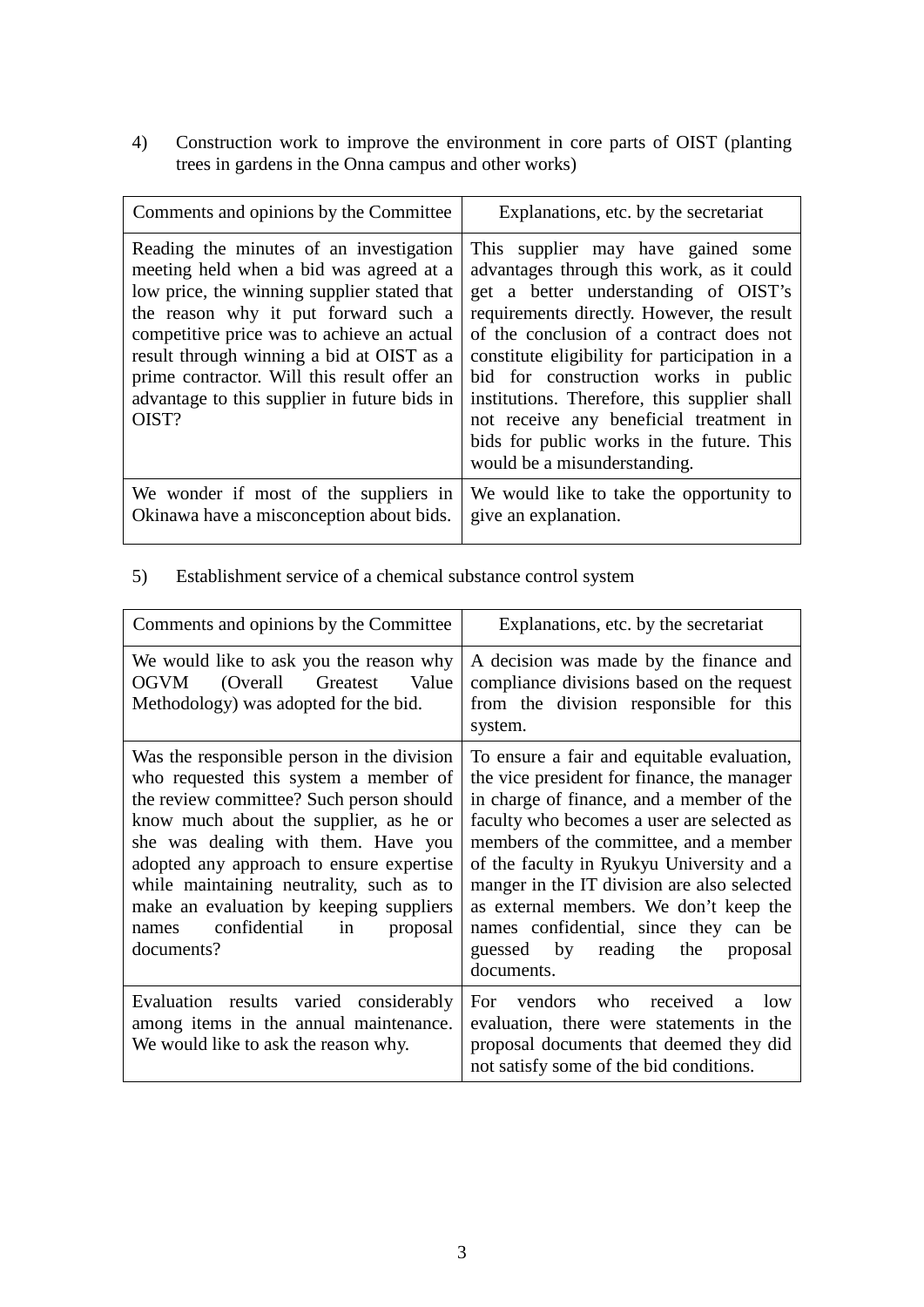| Comments and opinions by the Committee                                                                                                                                                                                                                                                              | Explanations, etc. by the secretariat                                                                                                                                                                                                                                                                                                                                                               |
|-----------------------------------------------------------------------------------------------------------------------------------------------------------------------------------------------------------------------------------------------------------------------------------------------------|-----------------------------------------------------------------------------------------------------------------------------------------------------------------------------------------------------------------------------------------------------------------------------------------------------------------------------------------------------------------------------------------------------|
|                                                                                                                                                                                                                                                                                                     |                                                                                                                                                                                                                                                                                                                                                                                                     |
| It would be difficult to calculate the<br>estimated price if orders for the design and<br>construction were placed<br>with<br>one<br>company exclusively.                                                                                                                                           | A list of kitchen instruments and their<br>layout plan in the kitchen were already<br>prepared at the time of foundation design<br>for the entire campus. Therefore, it was<br>possible to quote the amount of the work,<br>and calculate the estimated price.                                                                                                                                      |
| How<br>did<br>supplier<br>of kitchen<br>the<br>the<br>quote<br>of<br>instruments<br>amount<br>construction work?                                                                                                                                                                                    | Suppliers seem to contact any construction<br>having<br>experience<br>company<br>when<br>contracting work in OIST. In addition,<br>since the supplier of kitchen instruments is<br>experienced in renovation works, it would<br>be possible for that supplier to calculate<br>amount of construction work in<br>the<br>consideration of data obtained when it<br>accepted other orders in the past. |
| Is it valid and effective to adopt an<br>average score from among the three<br>members for technical evaluation? It is<br>also difficult in the case of the engineering<br>work. It is recommended that adopting the<br>decision method for evaluation scores by a<br>council system be considered. | The council system has been adopted for<br>complex and large-scale cases.                                                                                                                                                                                                                                                                                                                           |
| In the system under which an individual<br>member gives scores, it is better to<br>predetermine specific rules. For example,<br>if the score variation among members<br>exceeds a certain value, members shall<br>confirm<br>whether<br>mutually<br>any<br>misunderstanding has arisen.             | Discussions are held in the committee<br>regarding evaluation results provided by<br>each member. We would like to consider<br>the establishment of such rules.                                                                                                                                                                                                                                     |

# 6) Construction work to renovate a kitchen in the center building